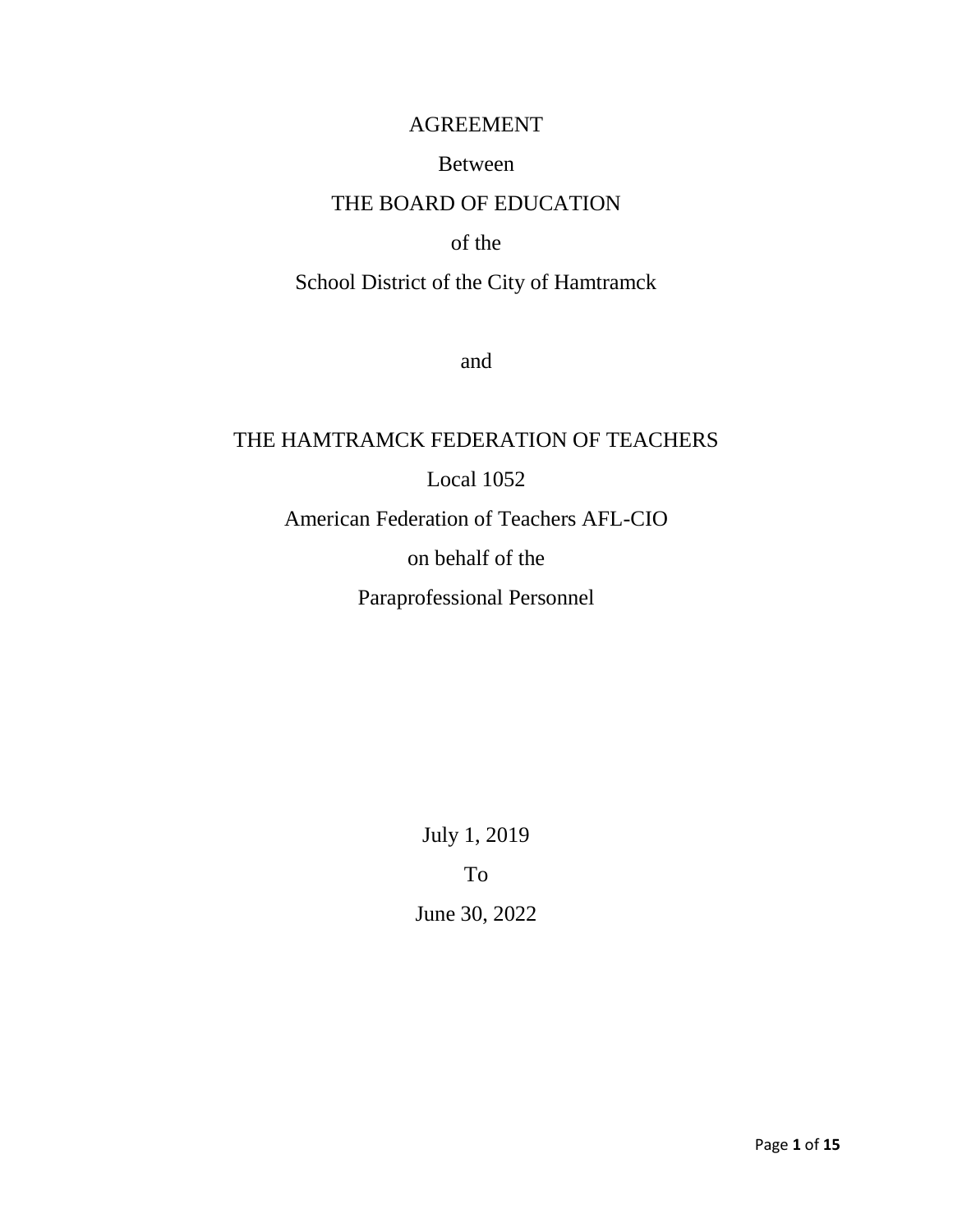# **Table of Contents**

|                                                      | 3              |
|------------------------------------------------------|----------------|
|                                                      | 3              |
|                                                      | 3              |
|                                                      | $\overline{4}$ |
|                                                      | 5              |
|                                                      |                |
| Transfers, Vacancies, Open Positions and Assignments | 8              |
|                                                      | 9              |
|                                                      | 9              |
|                                                      | 10             |
|                                                      | 12             |
|                                                      | 13             |
|                                                      | 14             |
|                                                      | 14             |
|                                                      | 15             |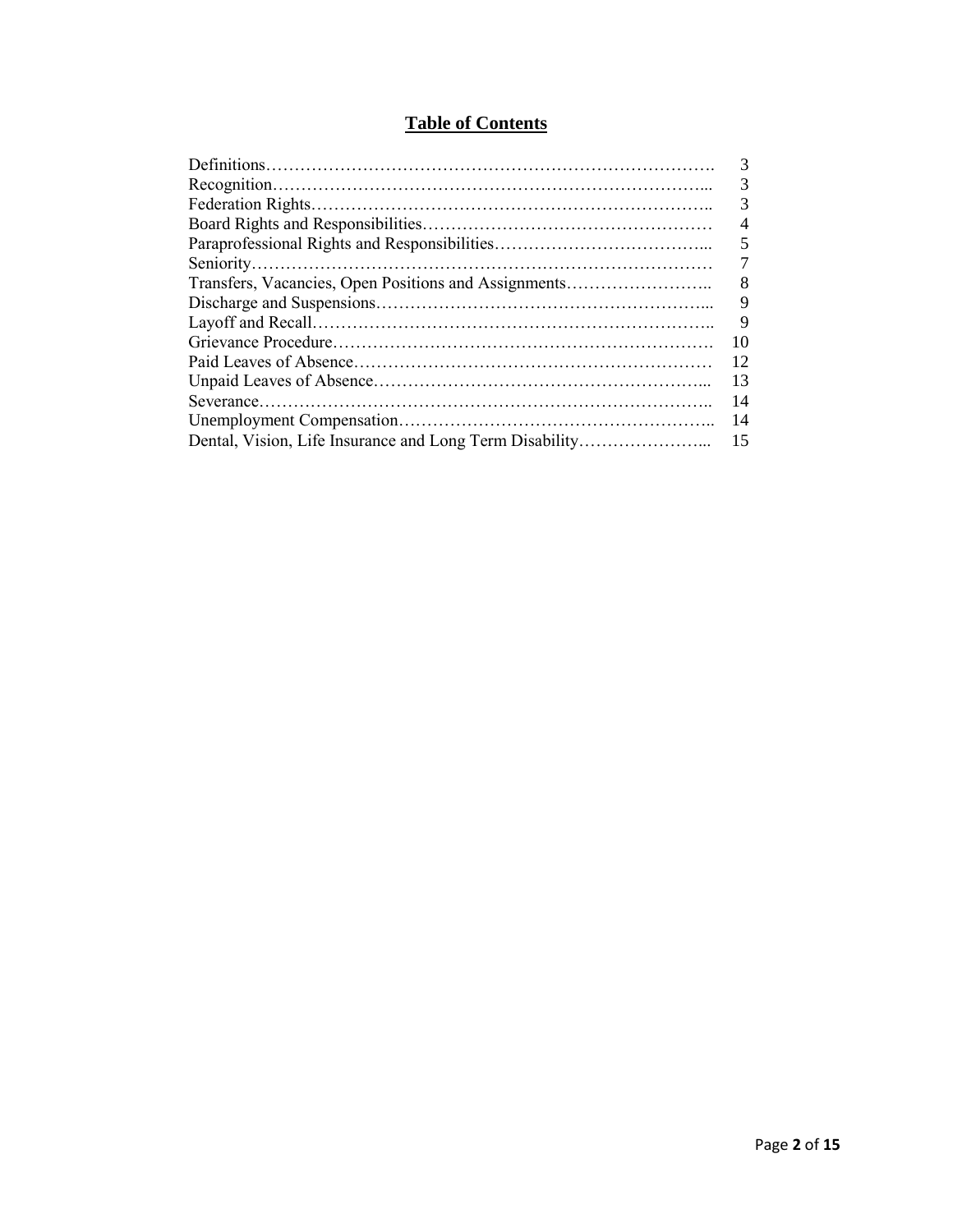#### **DEFINITIONS**

- A. The term "school" includes any work location or functional division or group in which a grievance may arise.
- *B. The term "Paraprofessional" shall mean Classroom Highly Qualified Paraprofessional, Adult Education Site Coordinators , Office Assistants, Athletic Clerk, Library/Media Aide, PRC Aide, CTE Paraprofessional and Parent Engagement Liaison's..*
- C. Whenever the singular is used, it is to include the plural.
- D. The term "grievance" shall mean an alleged violation, misapplication or, misinterpretation of any provision of this agreement.
- E. The term "teacher representative" shall mean the teacher *or paraprofessional* in a school designated by the union to represent all teachers *bargaining unit members* in that school, or his designated alternative.
- F. The term "union representative" shall mean the member designated by the Union to represent the bargaining unit*s*.
- G. The term "superintendent" shall mean the Superintendent of Schools and shall include his designee upon whom the Superintendent has conferred authority to act in his place instead, or the individual whose actions have been ratified by the superintendent.
- H. The term "Board" shall mean the Board of Education of the Hamtramck School District.
- I. The term "this agreement" shall mean the agreement itself, together with all exhibits incorporated therein by reference.

#### **ARTICLE I**

#### **RECOGNITION**

#### Section 1. - THE BARGAINING UNIT

- *A. The District recognizes the Union as the sole and exclusive bargaining representative for Paraprofessional Personnel, including Highly Qualified Classroom Paraprofessionals, Library/Media Aides, Adult Education Site Coordinators and Office Assistants, PRC Aide, CTE Paraprofessional and Parent Engagement Liaison's and Athletic Clerk working in the District.*
- *B.* The Employer agrees to notify the Union of new employees hired and of employees leaving the employment of the employer within this specified unit. *The names and mailing addresses of all unit members shall be provided to the Federation semi-annually, within two weeks of the beginning of each semester. Such list shall include classification and site location.*

#### **ARTICLE II**

#### **FEDERATION RIGHTS**

Section 1. - UNION MEETINGS

A. The Union shall have the right to schedule and conduct meetings of *union members* in each school in a place that will not disrupt normal after-school activities. All union meetings shall be held after regular working hours.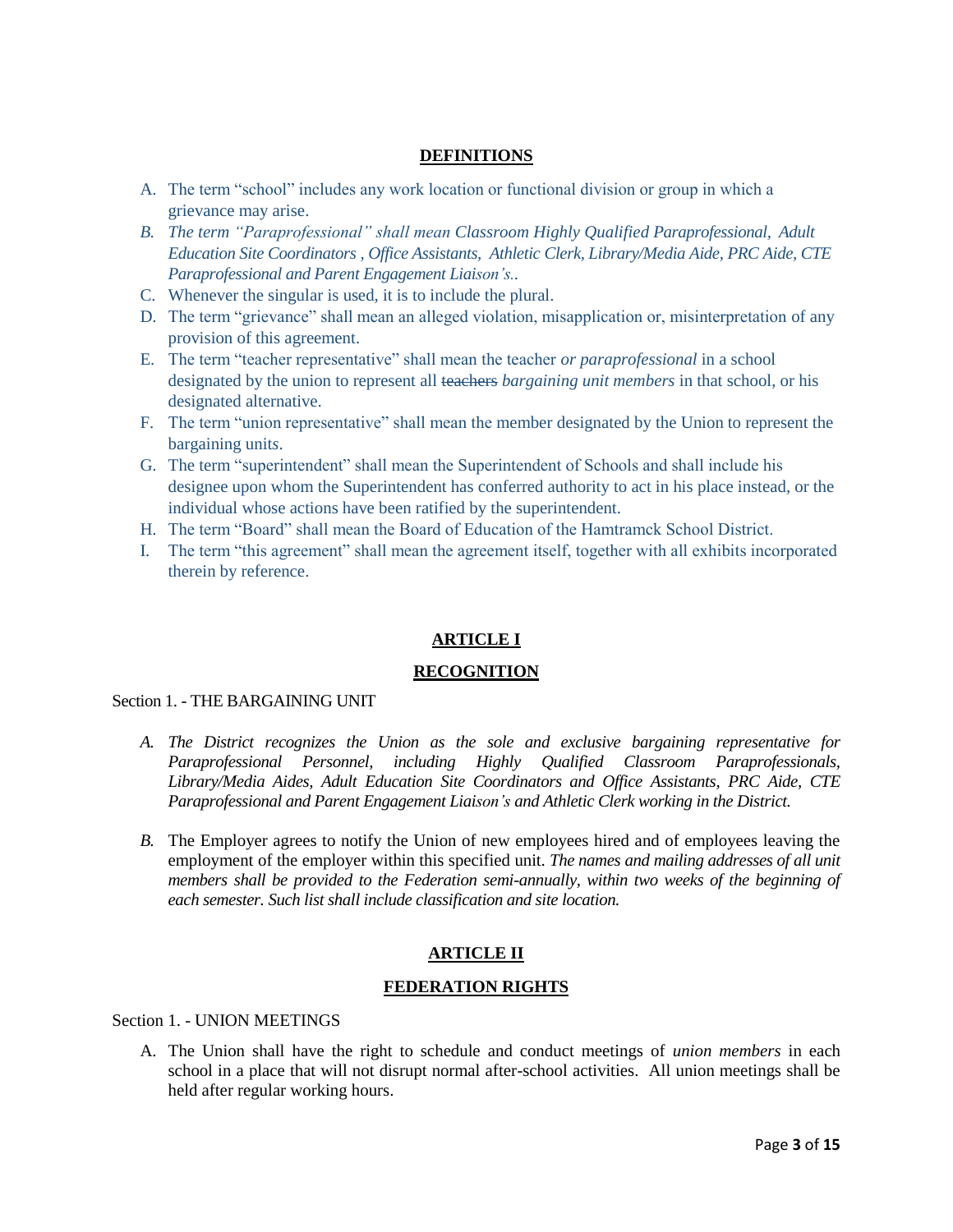B. The administrative staff shall not schedule meetings, *trainings or other duties* after school *at which paraprofessionals are expected to participate* on the 2nd Tuesday of each month so that *paraprofessionals* may attend the monthly membership meetings of the Federation.

#### Section 2. - UNION AND TEACHER REPRESENTATIVES

- A. The Union may designate one (1) *union member* in each school building as the official spokesman for all *bargaining unit members* in that building for the purposes of dealing with the principal of that school building on union or employee issues. The Union shall advise the principal of the identity of the *building* representative.
- B. The Union may designate a *union member* within the system as the official spokesman for all *bargaining unit members* in dealing with the administration on union or employee issues and shall advise the Superintendent of the identity of the Union representative.

#### Section 3 - UNION DAYS

- A. There shall be forty-five (45) days combined for the HFT Collective Bargaining Units for union business to be used by *union members* authorized by the union.
- B. No union member other than the president, vice-president and three negotiating team members shall be granted more than five (5) union days per year.
- C. No more than five (5) union members shall be approved by the Union Executive Board for any one date.
- D. The Union will notify the District at least three (3) days prior to the use of Union Day(s)
- E. The Union will notify the Finance Director of the names, date and reason for union days requested. The District will then calculate the retirement portion of the cost for all union days requested and submit a bill to HFT for payment.

# **ARTICLE III**

# **BOARD RIGHTS AND RESPONSIBILITIES**

#### Section 1. BOARD RIGHTS

- A. Both parties to this Agreement recognize that because of limitations which apply, and for sound business practices in the operation of the schools, the Board of Education has the responsibility of limiting expenditures to reasonably anticipated revenue.
- B. The Board and the Union agree that the Board, on its own behalf and on behalf of the electors of the district, hereby retains and reserves unto itself all powers, rights, authority, duties, and responsibilities conferred upon and vested in it by the laws and the Constitution of the State of Michigan.
	- 1. To executive management and administrative control of the school system and its properties and facilities and the activities of its employees.
	- 2. To hire all employees and subject to the provisions of the law, to determine their qualifications, and the conditions of their continued employment, or their dismissal or demotion, and to promote and transfer all employees.
	- 3. To determine duties, responsibilities, and assignments of employees with the respect thereto, and the terms and conditions of employment.

The exercise of the foregoing powers, rights, authorities, duties and responsibilities by the Board, the adoption of policies, rules, regulations and practices in furtherance thereof, and the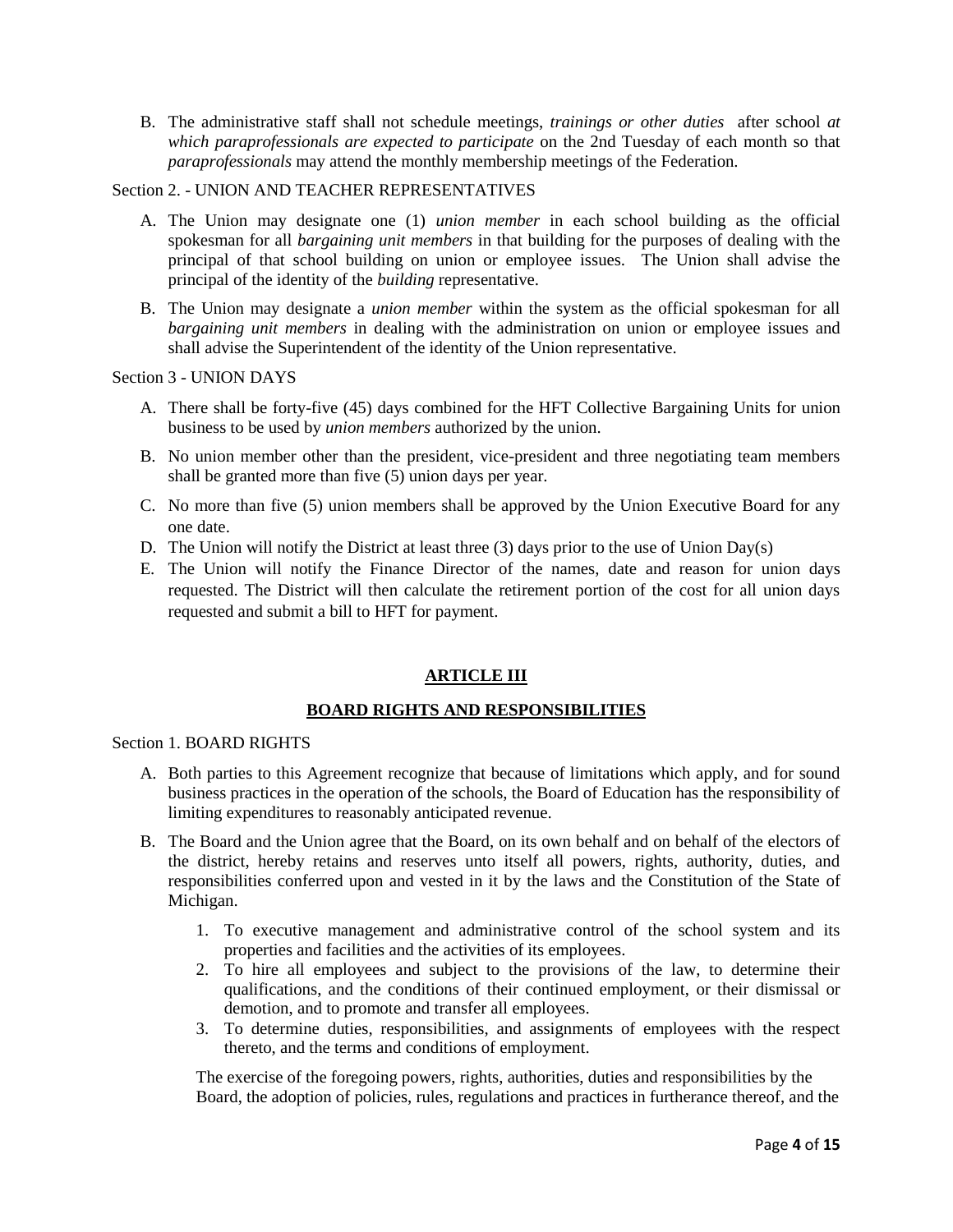use of judgement and discretion in connection therewith shall be limited only by specific and express terms of this Agreement and then only to the extent such specific and express terms hereof are in conformance with the Constitution and the laws of the State of Michigan and the Constitution and laws of the United States.

Nothing contained herein shall be considered to deny or restrict the Board of its rights, responsibilities and authorities under the Michigan School Code or any other national, state, county, district or local laws or regulations as they pertain to education.

#### Section 2. DUTIES TO UNION

- A. INFORMATION FOR COLLECTIVE BARGAINING The District shall make available to the Union upon its request, any and all information, statistics and records relevant to negotiations or necessary for the proper enforcement of the terms of the Agreement, to the extent to which such material is readily available or is reasonable to be obtainable, except that personnel files shall not be made available to the Union without the consent of the individual.
- B. AGENDAS AND MINUTES OF BOARD MEETINGS The Board will provide the Union with three (3) copies of the minutes of the previous meeting and the agenda for the next meeting on the Friday before such meeting. Unless they involve confidential information, copies of enclosures added to such minutes or agenda shall also be provided to the Union.
- C. MEETINGS WITH THE UNION The Superintendent or his designee shall meet, if requested, at least once a month with the Union Representatives and not more than two (2) additional *union members* designated by the Union to discuss special problems and matters of educational policy and development. The time and place of the meeting will be mutually agreed upon by the Superintendent and the Union representatives making the request.
- D. BULLETIN BOARDS AND MAILBOXES The Union shall be provided with bulletin board space at each school to post notices and other Union materials. The Union may also place union notices and other union materials in *paraprofessionals'* mailboxes. The Union shall be responsible for the posting and placing of such materials and contents thereof.

#### **ARTICLE IV**

#### **PARAPROFESSIONAL RIGHTS AND RESPONSIBILITIES**

Section 1. Employee Attire

Employee attire should be appropriate and semi-professional at all times.

#### Section 2. PARAPROFESSIONAL'S WORK DAY

- A. *Paraprofessionals* must sign themselves in and out at the designated area daily to reflect the actual hours worked. Employees must sign in at the beginning of the day, out and in for lunch, and out at the end of the day. Failure to sign in each day will result in the employee not being paid until the following check date. Employees are not allowed to sign in and out for the entire day all at once.
- B. *All paraprofessionals* must *be given* the following break in their work period:
	- 1. Meal Break: Employees who work six (6) consecutive hours per day or more must take a 30 minute unpaid meal break. Meal breaks will be scheduled by the building Principal/Director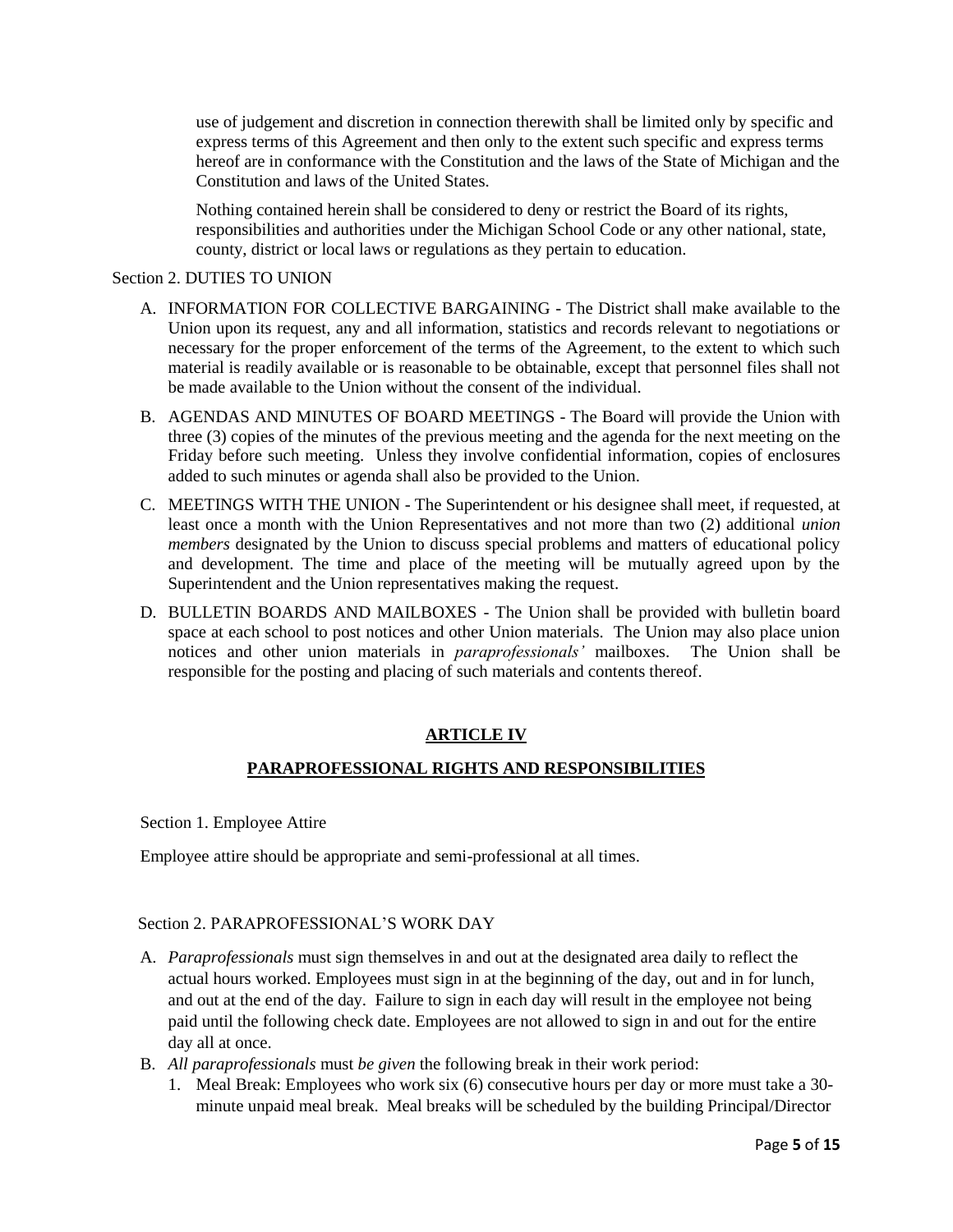and will be done so according to program needs and to divide the working day into two equal working segments, insofar as it is possible and desirable to do.

2. Employees may not elect to omit meal breaks in order to leave work before their normal quitting time or to start work later than the normal scheduled work day. In the rare event of an emergency situation, the employee would need prior authorization from their building Principal/Director.

#### Section 3. HOURS OF WORK

- A. The Director/Building Principal will determine each employee's work schedule. Those schedules will be based on program/building needs as well as on the number of hours approved by the Board of Education. Daily duties and responsibilities are subject to change.
- B. No paraprofessional shall have his or her work hours reduced to create additional positions or to add another employee with fewer hours.
- C. The work year for classroom paraprofessionals shall be all student attendance days to include professional development days and excluding records days for the portion of the day that there are not students in attendance. Conference days may be extended to paraprofessionals by the Principal/Director based on need. Adult Ed Site Coordinators work 240 days (off the month of July). Parent Liaisons work 245 days (off 3 weeks in August). Athletic Clerk will work 260 days (27 hours per week). All other employees in this unit will have a work year based on the student attendance days.
- D. On rare occasions, there may be a need to work over the number of scheduled hours. Hours worked over the number of scheduled hours must be preapproved by the building Principal/Director and are paid at the same hourly rate up to forty hours per week.

#### Section 4. ABSENCE FROM WORK

Hamtramck Public Schools expects each employee to be in attendance during his/her scheduled work hours. Punctuality in reporting to work at the start of the workday and after lunch is expected.

- A. Employees must call their building Principal/Director or his/her designee at least one hour before their scheduled start time if they will be late or absent.
- B. If an employee is absent from work without having the approval of the building Principal/Director or without notifying the building Principal/Director before the start time on the date of absence he/she will be considered absent without pay. Employees will not be paid for any period they are absent without proper notification as stated above. Employees who are absent without proper notification may be subject to disciplinary action.
- C. In the event an employee fails to report to work for three (3) consecutive days and does not properly inform his/her building Principal/Director of such absences, the action may be considered by the Hamtramck Public Schools as a voluntary resignation without the employee having given proper notice.

D Excessive or habitual tardiness and/or absenteeism may be cause for disciplinary action, up to and including termination. Excessive tardiness is defined as "being late to work and coming back late from breaks, or lunch, more than six times in any three month period without calling the Principal/Director as required in Section 4A. An employee may be terminated for tardiness after they have been cautioned for the need of improvement.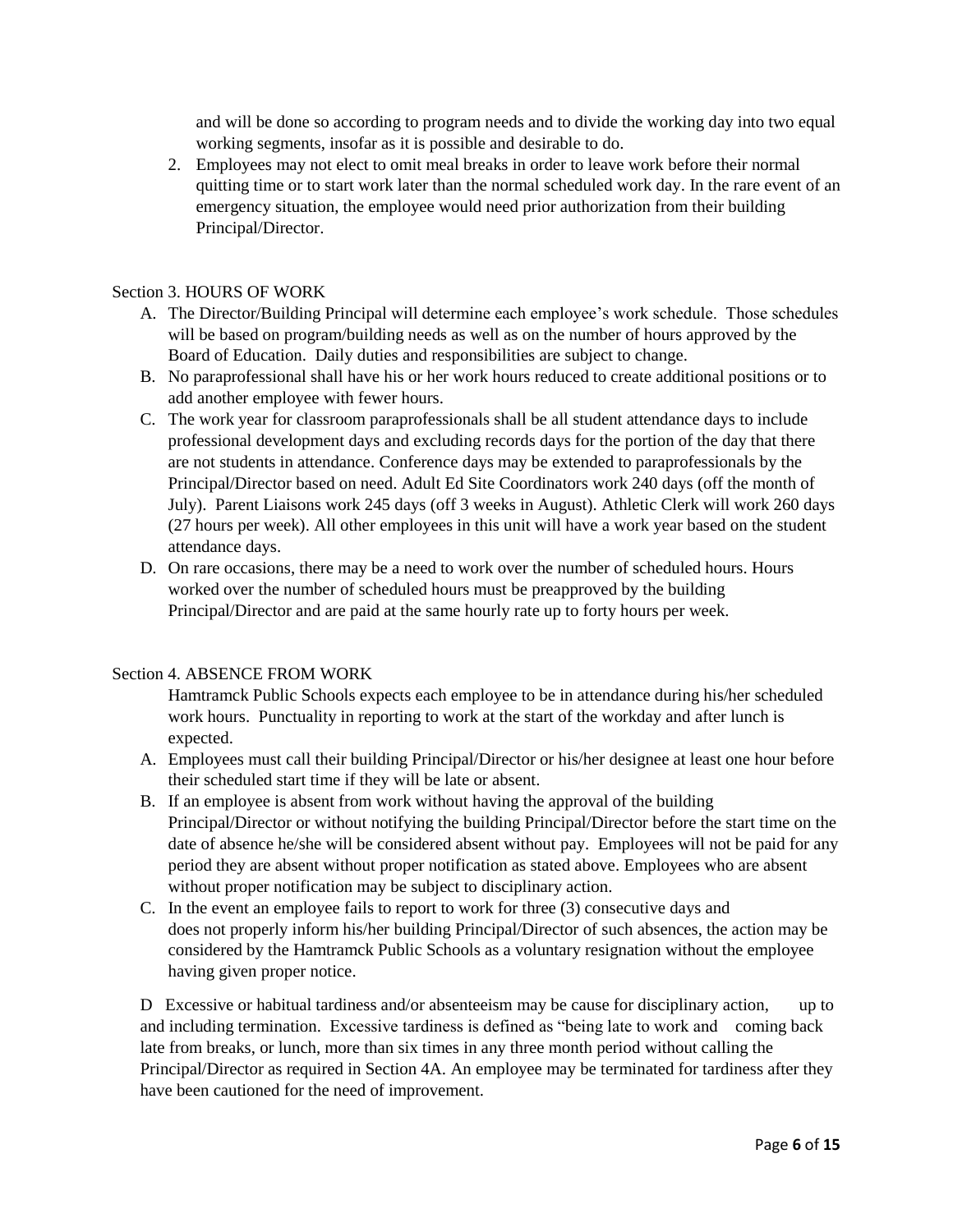E Any employee who is absent from their duties in excess of the number of day contractually provided and has shown a pattern of abuse may be disciplined as follows:

- $\bullet$  1<sup>st</sup> Occurrence Verbal Warning
- $\bullet$  2<sup>nd</sup> Occurrence Written Warning
- $3<sup>rd</sup>$  Occurrence  $2<sup>nd</sup>$  Written Warning
- $\bullet$  4<sup>th</sup> Occurrence Termination

#### Section 5. STAFF DEVELOPMENT

- A. The District shall encourage paraprofessionals to attend selected professional conferences with expenses paid by the District. A paraprofessional's request to attend conferences shall be presented to the Building Principal/Director and to the Superintendent of schools, for his/her approval.
- B. Internally staff development will consist of orientation to the district, supervisory conferences between the employee and the supervisor, periodic performance reviews and on-the-job training. District in-services will also be made available to appropriate paraprofessionals as determined by mutual agreement between administration and the Union as in-service topics are scheduled.

#### Section 6. EMPLOYMENT FILES

- A. The employee shall have the right to inspect any material placed in the employee's personnel file. Employees shall have the right to review their personnel file in the presence of the Personnel Secretary upon written request and within 3 days of this request. The employee shall have the right to submit a written response to any materials in their file and have the response attached to the file copy. The Paraprofessional shall be permitted to reproduce any material in his/her file.
- B. No material of a disciplinary nature shall be placed in the file unless the paraprofessional has personally received, in hand, a copy of such material from the administrator, and such material expressly states that it will be placed in the paraprofessional's file. The Paraprofessional shall acknowledge that he/she has read such material by affixing his/her signature on the copy to be filed, with the understanding that such signature merely signifies that he/she has read the material and does not indicate agreement with its content. If the paraprofessional refuses, that fact shall be noted on the document.

#### **C. Employee Performance**

An annual written evaluation of the employee's work performance will be provided by his/her Principal/Director prior to May 15. The objective of the evaluation is to promote individual growth and development. The evaluation process shall provide an opportunity for the supervisor and the employee to exchange views and offer constructive suggestions for improving procedures in delivering quality services.

# **ARTICLE V SENIORITY**

#### Section 1. DEFINED

A. Seniority shall be years of continuous employment from the first date when the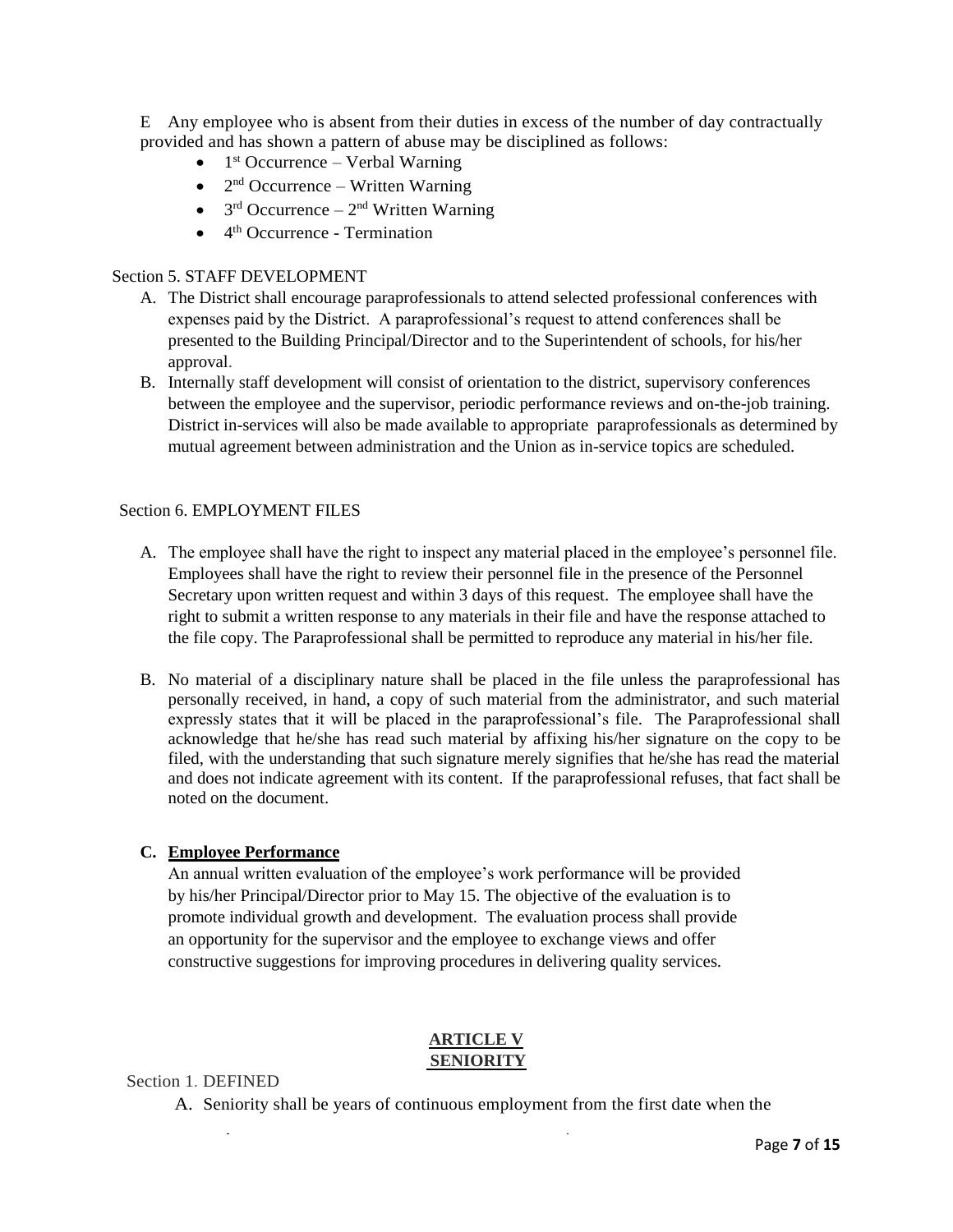*paraprofessional* assumed duties. When *paraprofessionals* have the same hire date, their place on the seniority list shall be determined by a lottery to be conducted jointly by the District and the Union within ten (10) school days after the start of the school year.

- B. A seniority list by group divisions will be provided, indicating seniority within that group division. The group divisions shall be as follows: 1. Grade 1 – Office Assistant, Vocational Aide, Library/Media Aide, PRC Aide, Athletic Clerk 2. Grade 2 – Highly Qualified Paraprofessionals, CTE Paraprofessional, Parent Engagement Liaison's 3. Grade 3 – Adult Ed Site Coordinator
- **C.** District wide seniority shall be broken by discharge, voluntary quit and layoff. In the event of a layoff, seniority will be suspended with no usage until such time that the employee has been recalled. Seniority will be frozen during layoff.

# Section 2. PROBATIONARY PERIOD

- A. New employees will serve a 90 calendar days introductory period and will be evaluated after the first 45 days and 90 calendar days. During this period, the employee and the building Principal/Director will determine whether the employee can satisfactorily meet the requirements of the position and whether the employee wishes to continue in the position. When an employee has finished the probationary period, he/she shall be entered on the seniority list of the unit and shall rank for seniority for the ninety (90) days prior to the day he completed the probationary period. There shall be no seniority among probationary employees.
- B.

If, during the period, the determination is made that the relationship is not in the best interest of the employer or the employee, employment may be terminated without right of appeal. New employees, while in their probationary period, may be terminated and/or disciplined without recourse to the grievance procedure. They shall be represented by the Union for all purposes under this agreement during the probationary period, except that no protest may be entered against termination and/or discipline during said probationary period.

C. Probationary employees do not have a right to the grievance procedure. Summer months between the close of the school year and the opening of the next school year will not be counted toward the probation period for this bargaining group.

# **ARTICLE VI TRANSFERS, VACANCIES, OPEN POSITIONS AND ASSIGNMENTS**

*A.* Promotions, transfers, vacancies, choice of open positions and assignments within the bargaining unit will be filled according to ability, attendance and qualifications. If ability, attendance and qualifications are equal in the opinion of the Employer, seniority will be considered. The decision of the Superintendent shall be final and shall be based upon the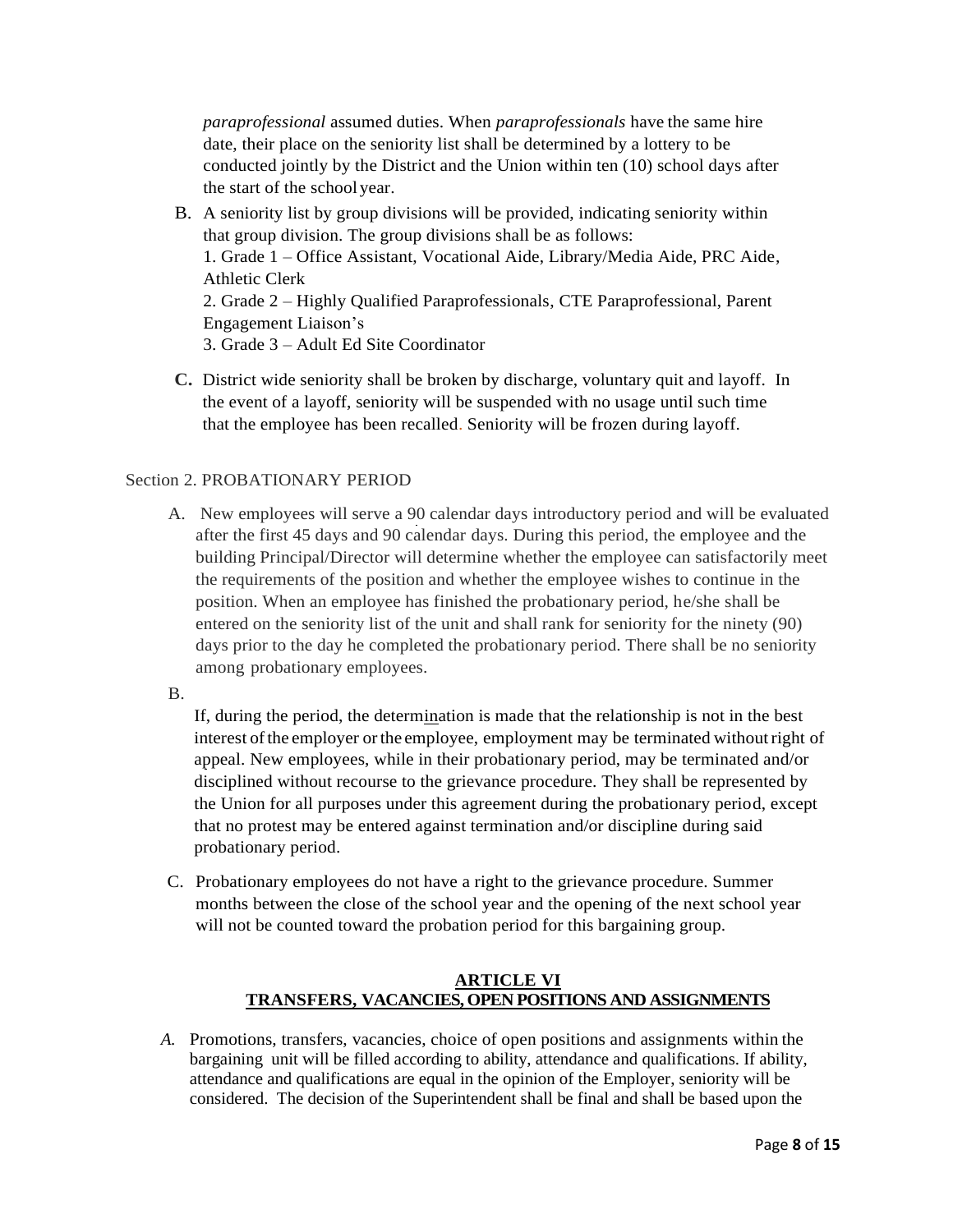above procedure.

- B. Job vacancies will be posted for a period of ten (10) calendar days on the District Website and in each building. Employees interested shall apply within the ten (10) calendar day posting period. The internal person awarded the position shall be given a sixty (60) calendar day trial period. If the employee is performing unsatisfactory in the new position, the employee shall be returned to his/her prior position.
- C. Paraprofessionals who will be transferred or reassigned shall be given sufficient notice of such transfer or reassignment as soon as feasible. Unless notified, it shall be presumed that paraprofessionals will continue their present assignment. Paraprofessionals who intend to separate employment with the school system shall give a sixty (60) day notice of such intention before the commencement of the school year.
- D. When a new job is placed in a unit and cannot be properly placed in an existing classification, the District shall notify the Union prior to establishing a classification and rate structure. In the event that the union does not agree that the description and rate are proper, it shall be subject to negotiations.

#### **ARTICLE VII DISCHARGE AND SUSPENSIONS**

Section 1.

In the event of consideration of dismissal, discharge or suspension, a meeting will be held with the employee and his/her representation. The Employer shall not dismiss, discharge or suspend any employee whose name appears on a seniority list without just cause. In the case of dismissal, discharge or suspension, The Union Representative shall be advised of the reasons for the dismissal, discharge or suspension as soon as possible. Written notification of dismissal, suspension, or other disciplinary action shall be sent to the employee and the Union.

Section 2.

All disciplinary suspensions shall be without pay. A Suspension during an investigative period shall be paid. No suspension shall be in effect for a period of more than ten (10) working days.

# **ARTICLE VIII LAYOFF AND RECALL**

#### Section 1. LAYOFF DEFINED

The Board of Education reserves the right to lay-off for lack of work or funds, or the occurrence of conditions beyond the control of the School District; or when such continuation of work would be unproductive; provided such actions do not conflict with the terms of the Agreement.

Section 2. LAYOFF AND RECALL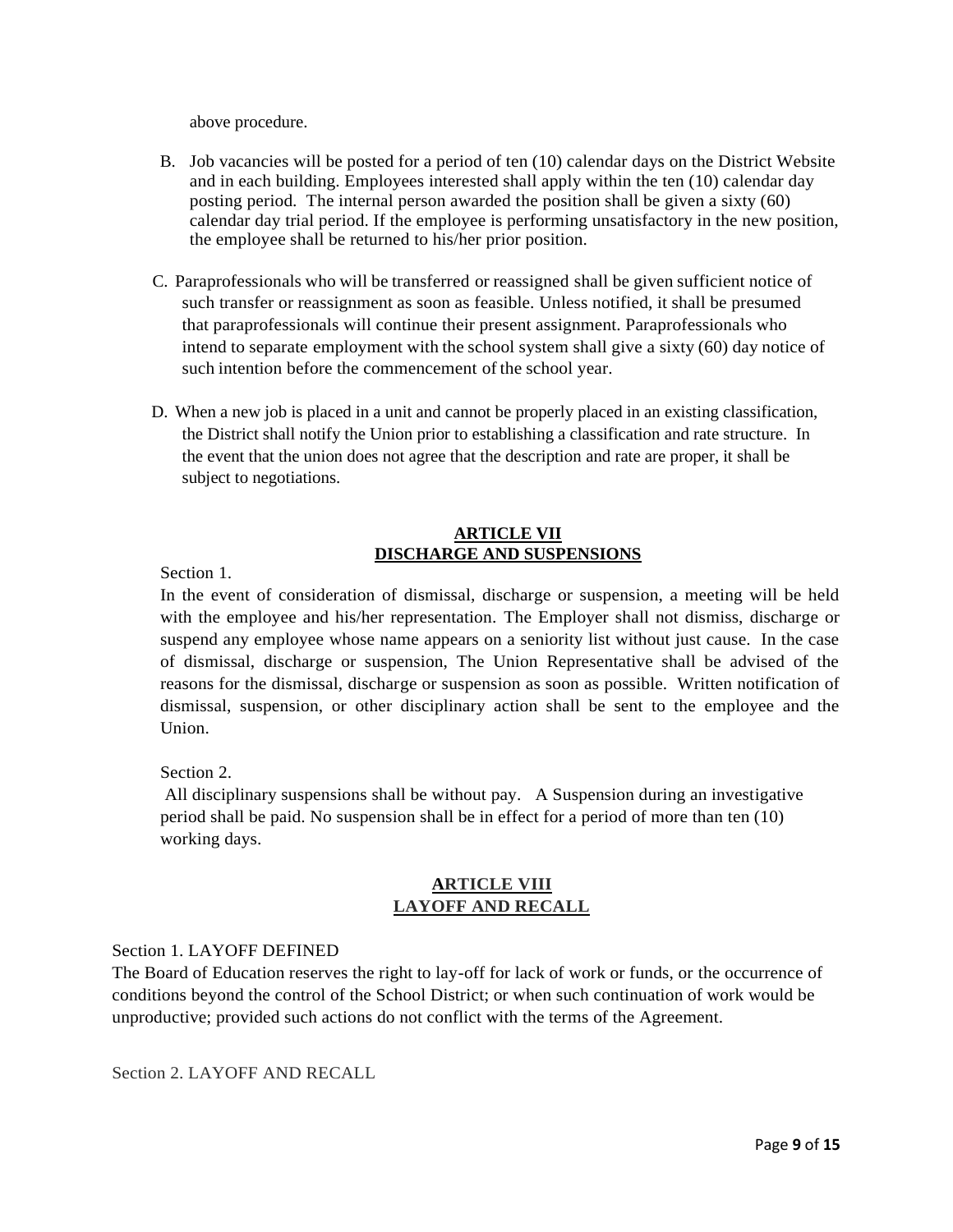If it becomes necessary for a lay-off, the following procedure will be followed:

- A. Within group/division, probationary employees will be laid off first.
- B. Seniority employees will be laid off according to qualifications, good attendance and ability to perform their duties with Superintendent having the first right of assignment.
- C. Any laid off employee will be offered any existing job vacancy he/she can perform prior to the employer accepting new hires.
- D. If a Paraprofessional is required to return to a position from which he/she has been laid off, he/she shall have full system wide seniority in that position immediately.

## Section 3. RECALL PROCEDURE

- A. Paraprofessionals shall be eligible for recall in the year he/she was laid off and through the following school calendar year according to Qualifications, good attendance and ability to perform the duties with Superintendent having first right of assignment.
- B. An employee laid-off shall be given (7) calendar days notice of recall by mail to his last known address. In the event the employee fails to make himself available for work at the end of said seven (7) calendar days, he shall lose all seniority rights under this Agreement.

#### **ARTICLE IX GRIEVANCE PROCEDURE**

Section 1. - PURPOSE

The fundamental purpose of the grievance procedure is to resolve grievances and complaints in an equitable manner at the earliest step and to eliminate the source of them.

#### Section 2. - BARGA1NING COMMITIEE

The Bargaining Committee shall consist of a membership not to exceed five (5) members including the president of the Union.

#### Section 3. - UNION RIGHTS

The Union shall be notified of any meetings between a *paraprofessional* and administration at which disciplinary action against a *paraprofessional* is to be discussed or taken. No *paraprofessional* shall be disciplined or reprimanded without just cause.

#### Section 4. - TIME IN WHICH TO FILE GRIEVANCE

Grievances shall be considered waived unless filed, in writing, within Ten (10) days of the grievable offense. Days used in the grievance procedure shall include Monday through Friday and exclude Saturdays, Sundays and Holidays.

Section 5. - INFORMAL CONFERENCE

An alleged grievance shall be discussed first with the principal and/or his designee with the object of resolving the matter informally. The opportunity to be present shall be extended to the teacher*/paraprofessional* representative and or Union designee.

Section 6. - FORMAL PROCEDURE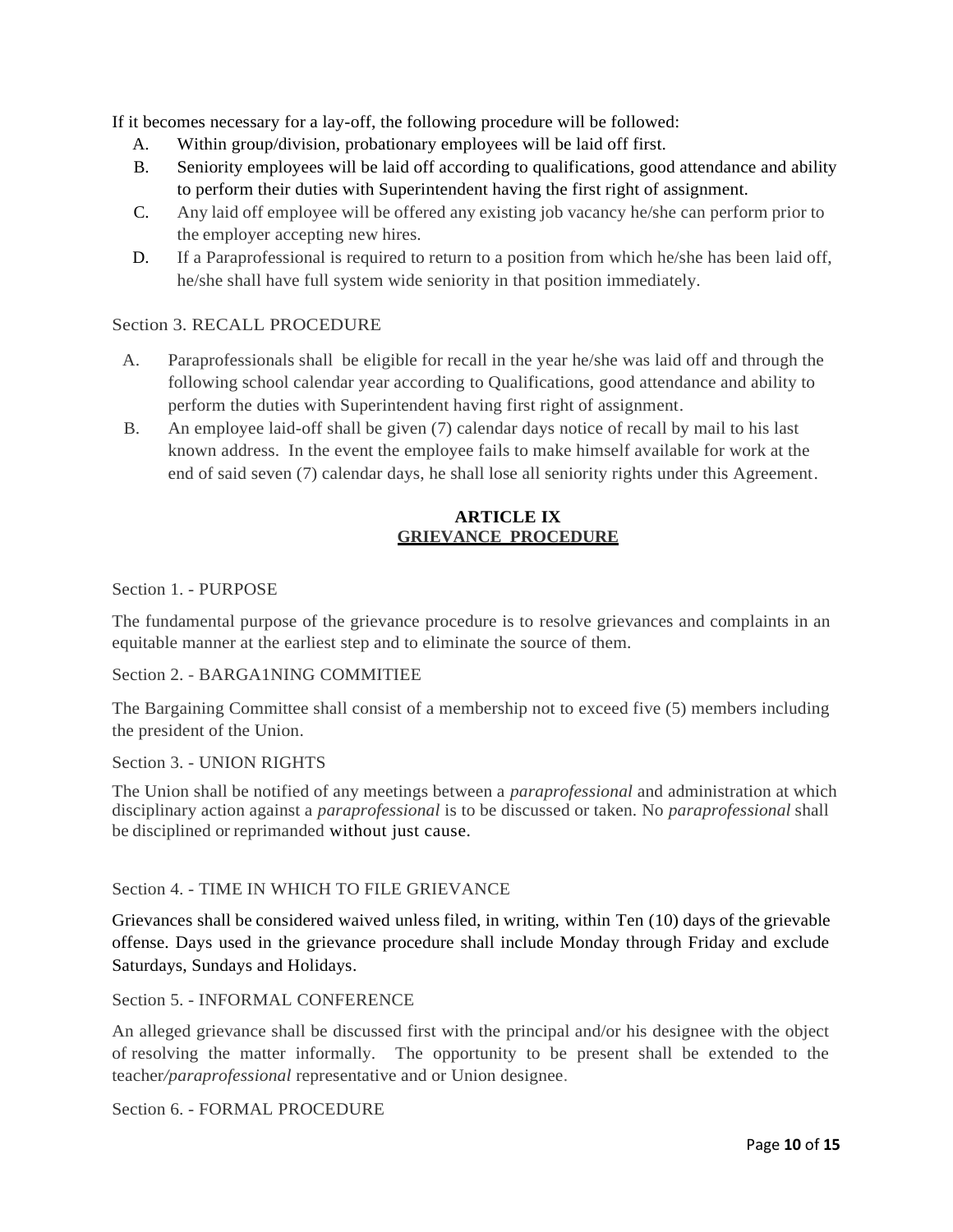# STEP 1. - PRINCIPAL, *PARAPROFESSIONAL* AND *TEACHER/PARAPROFESSIONAL*REPRESENTATIVE

If the grievance has not been resolved informally, the aggrieved *paraprofessional* may present his grievance in writing in duplicate to the office of the principal within ten (10) business days following the act or condition which is the basis of the grievance. Thereafter, the grievance shall be discussed with the principal or his designee within three (3) business days after delivery of the grievance to his office. Within three (3) business days after delivery of the written grievance to the principal, the grievance shall be discussed by the principal or his designee with the aggrieved *paraprofessional* and the *teacher/paraprofessional* representative. If it has not been resolved by agreement, the principal or his designee shall, within two (2) business days following this meeting, write his decision together with supporting reasons on the grievance and return it to the *teacher/paraprofessional* representative. The Union may send it to STEP 2 by delivering it to the office of the Superintendent within five (5) business days after receiving the grievance from the principal.

#### STEP 2. - SUPERINTENDENT AND BARGAINING COMMITTEE

Within five (5) business days after the grievance has been received by the office of the Superintendent, the grievance shall be discussed at a meeting of the Superintendent and the Bargaining Committee and such representatives as either party may desire with the intention of resolving the grievance with an agreement. If an agreement is reached, it shall be written on the grievance and the Superintendent and the chairman of

the Union Bargaining Committee shall sign it. If no agreement is reached, the Superintendent shall write on the grievance his denial of it together with his supporting reasons within the second business day following this meeting and return it to the Chairman of the Union Bargaining Committee. If the Union is dissatisfied with the results of this meeting the Union may proceed to STEP 3.

A grievance shall be deemed withdrawn and waived by the Union and the grievant if the grievance is not filed or pursued to the next step within the time frames of each step.

A non-response by the District to a grievance shall be considered a rejection of the grievance. The time to respond to the next step after such rejection shall begin on the day after the District's response was due to the Union.

#### STEP 3. - BINDING ARBITRATION

Within five (5) business days after the completion of STEP 2, the Union shall notify the District of its intention to proceed to arbitration. If the District and the Union do not select an arbitrator within five (5) business days after this notification, the Union may refer the grievance to the American Arbitration Association for binding arbitration. The dismissal of probationary Paraprofessional shall not be a proper subject for arbitration. The arbitrator shall not add to, nor subtract from the terms of this Agreement. Both parties agree to be bound by the decision of the arbitrator. The expenses of the arbitration shall be borne by the party against whom the decision was rendered.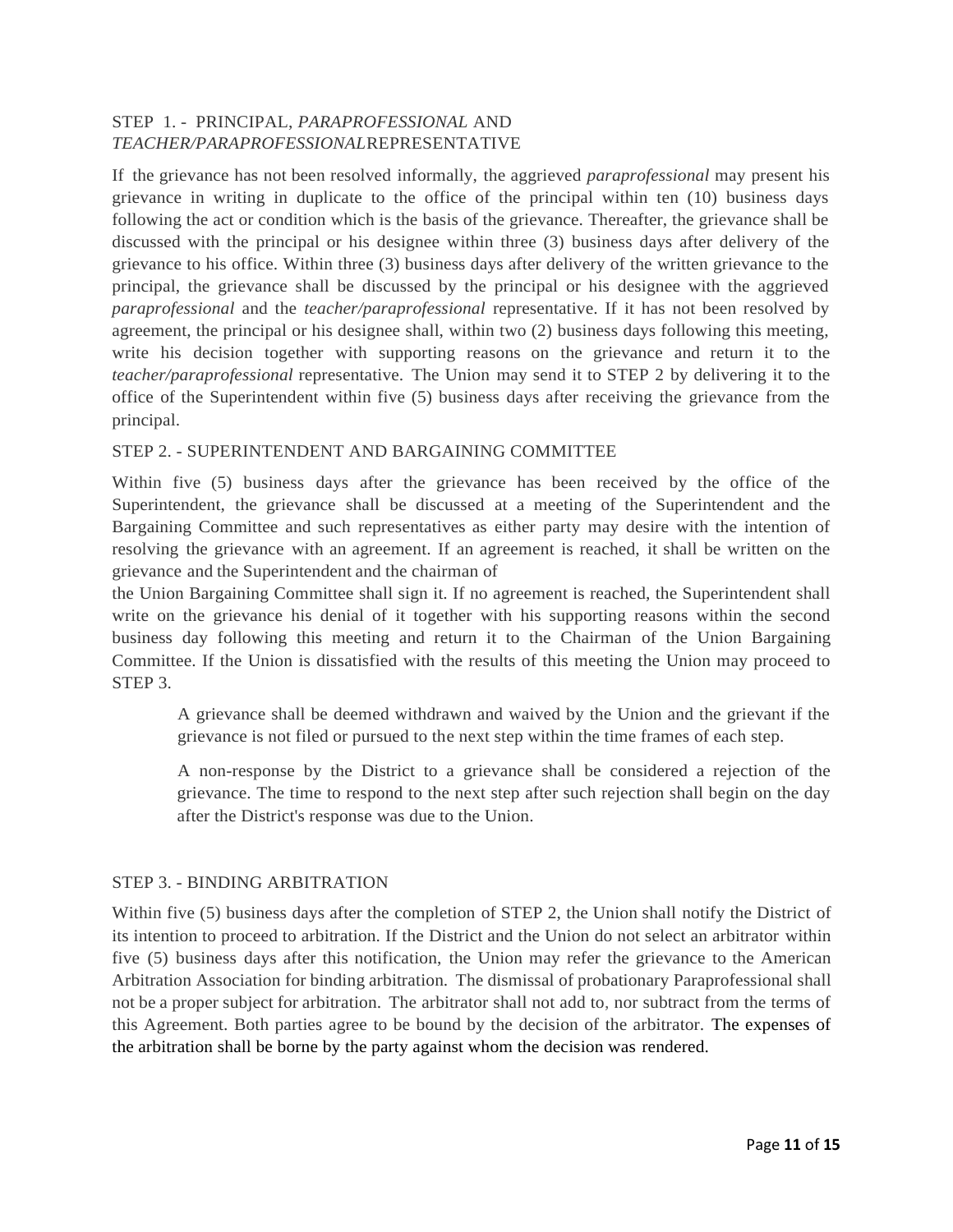Section 7. –DAMAGES –

In the event of reinstatement, any award of backpay shall be reduced by a grievant's interim earnings. Interim earnings includes but is not limited to unemployment compensation, workers' compensation, income received from other employment and any other disability payments.

#### Section 8. - WAIYER OF STEPS

If a grievance is of such a nature and character that it may affect more than one member of the bargaining unit, or if there is a deviation, misapplication or misinterpretation of this Agreement, the Union on its own, may file the grievance directly at STEP 2.

## **ARTICLE X PAID LEAVES OF ABSENCE**

Section 1. Holidays

Employees will be paid for the following holidays:

- *Thanksgiving Day*
- *Christmas Day*
- *New Years Day*
- Martin Luther King, Jr.'s Birthday
- *Memorial Day*
- *EID*

Holiday hours will be counted in accordance with the work hours. Support staff will receive holiday pay in proportion to their average daily work hours. Employees who have an unauthorized absence the day before or the day after the district's break in which the holiday falls, will not be paid for that holiday.

Section 2. Personal Business Days

- Employees will receive 2 Personal Days per school year. A day will be counted in accordance with the hours worked.
- Support staff will receive Personal Days in proportion to their average daily work hours.
- No Personal Days will be granted the day before or the day after a school holiday. Personal Days will not be granted the first week or the last two  $(2)$ weeks of the school year.
- Unused Personal Days will be added to the sick back
- There will be no pay out of unused Personal Days.

#### Section 3. SICK DAYS

A. Paraprofessionals shall accumulate 1 sick day per each month wherein at least 11 days have been worked from September thru May for a total of 9 sick days per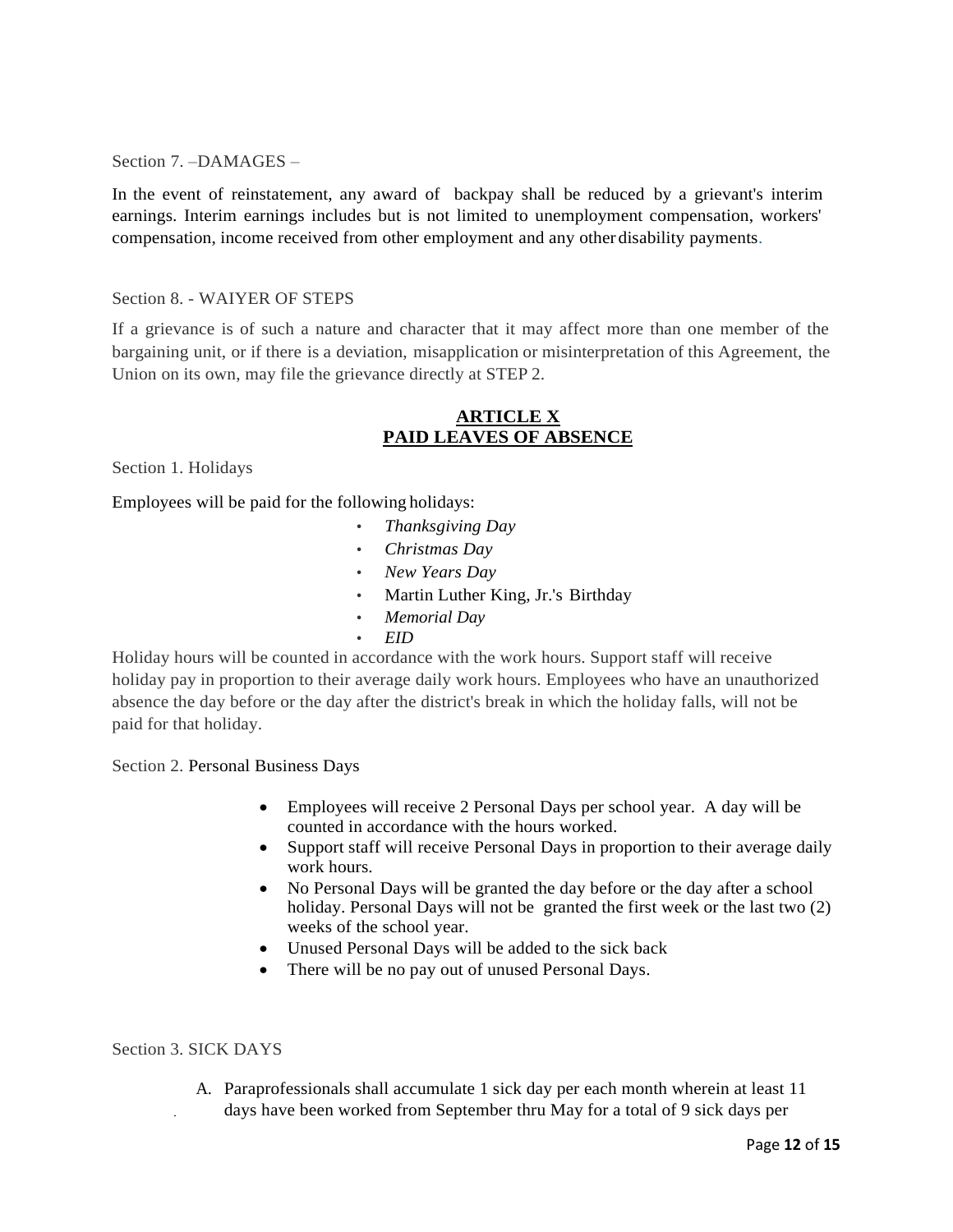school year. These sick days may accumulate up to a max of 60 days. Paraprofessionals can bank unused sick days for use as sick days or for severance in accordance with Article XII.

- B. Any absence due to illness extending beyond four (4) consecutive work days shall require a physician/Medical Doctor's statement.
- C. A *paraprofessional* absent from work because of any communicable disease (e.g. measles, mumps, chicken pox, scarlet fever, impetigo, conjunctivitis) contracted in connection with his/her daily duties shall suffer no loss of pay provided a student with whom they have direct contact with has been diagnosed with a communicable disease shall not have absences charged against sick days. Upon date of return, a medical doctor's statement will be required identifying the disease and indicating that the *paraprofessional* may return towork.

#### Section 4. BUILDING CLOSURE FOR SNOW DAYS

Snow days will be paid to employee. If snow days are paid to the employee and the days need to be made up, the employee will not be paid any additional pay for the days that are required to be made up.

#### Section 5. BEREAVEMENT LEAVE

*Three (3) days on full pay shall be granted because of death in the immediate family. (Note: Immediate family consists of father\*, mother\*, husband, wife, son\*, son-in-law, daughter\*, daughter-in-law, sister, brother, father-in-law, mother-in-law, grandfather\* and grandmother\*) (\* indicates including step).with proper documentation. These bereavement days cannot be used for future dates.*

#### Section 6. Jury Duty

*Paraprofessionals* who are required to appear for jury qualifications or serve on a jury shall receive their regular *pay* from the District for such days providing they present their jury duty paycheck to the District.

#### **ARTICLE XI UNPAID LEAVES OF ABSENCE**

#### Section 1. MILITARY LEAVE

- A. A military leave without pay shall be granted to any paraprofessional who may enlist or be inducted into the armed forces of the United States. Upon returning from service, the employee shall be assigned to his/her previous position or to one of comparable rank in the school system. The written request for return from military leave must be supported by competent proof that said person has an honorable separation from military service. The application for reinstatement must be presented within ninety (90) days from said release or discharge.
- B. Seniority will be frozen during this time.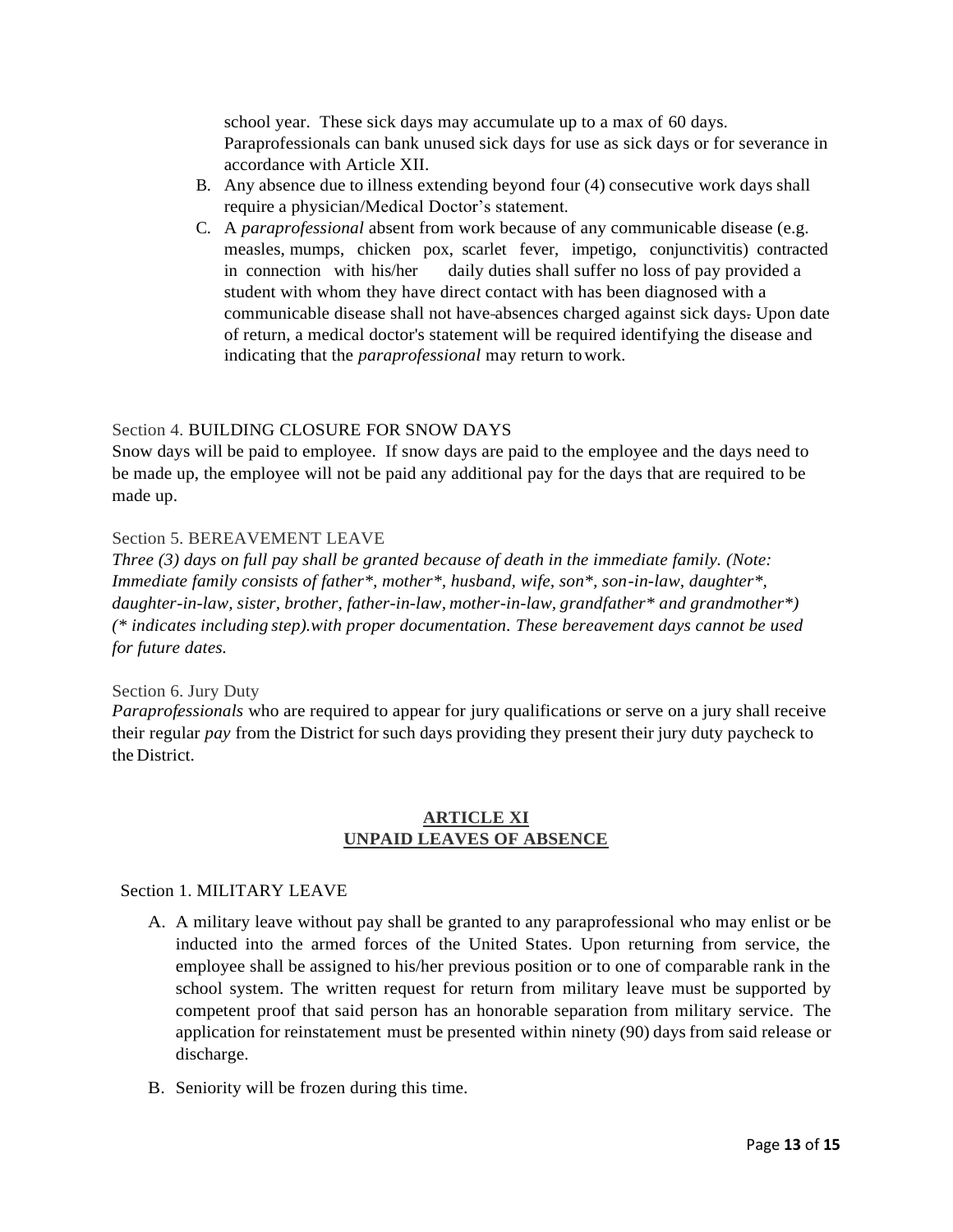#### Section 2. UNPAID LEAVE OF ABSENCE

- A. Leave of absence for periods of one (1) year shall be granted without loss of seniority for:
	- 1. Illness leave (physical or mental).
	- 2. Maternity Leave
- B. An employee returning from a leave of absence of one (l) year in duration upon their return to service shall be placed in an open position for which he/she is qualified within his/ her group. If there is no open position the employee with the lowest seniority in that group shall be laid off to make room for the returning employee.
- C. An employee returning from a leave of absence shall notify the Superintendent of such fact no later than thirty (30) calendar days prior to the expiration of that leave. Failure to supply such a notice to the Superintendent shall be deemed evidence of the employee's intention not to return to the employ of the School District and therefore, relieve the Board of further obligation for re-employment.
- D. Seniority will be frozen during this time.

#### Section 3. UNION LEAVE OF ABSENCE

Paraprofessionals who are elected or appointed to full-time positions with the Union, AFT, AFT-MI or with the AFL\_CIO with which it is affiliated upon proper application will be granted unpaid leaves of absence for the purposes of accepting those positions. Upon their return to service, the employee shall be placed in an open position for which he/she is qualified within his/her group. If there is no open position, the employee with the lowest seniority in that group shall be laid off to make room for the returning employee. To maintain his/her seniority, a paraprofessional who is on such leave of absence must notify the School District within thirty (30) days of the anniversary date of his/her leave of absence that he/she wishes to remain on such leave or will return to active employment. Employment by Union leaves are limited to two (2) years. Seniority will be frozen during this time.

#### **ARTICLE XII SEVERANCE**

One half of all unused sick days up to a max of 60 days in their bank will be paid only at retirement from the District. A Final Salary Affidavit from ORS must be provided to the District before severance will be paid out. Severance will be paid at the employees hourly rate at the time of retirement.

# **ARTICLE XIII UNEMPLOYMENT COMPENSATION**

The Unemployment Commission has determined that school employees are NOT eligible for summer unemployment compensation when they are "reasonably assured" that they will be returning to that position in the fall. If, however, an employee is laid off then unemployment compensation may be claimed.